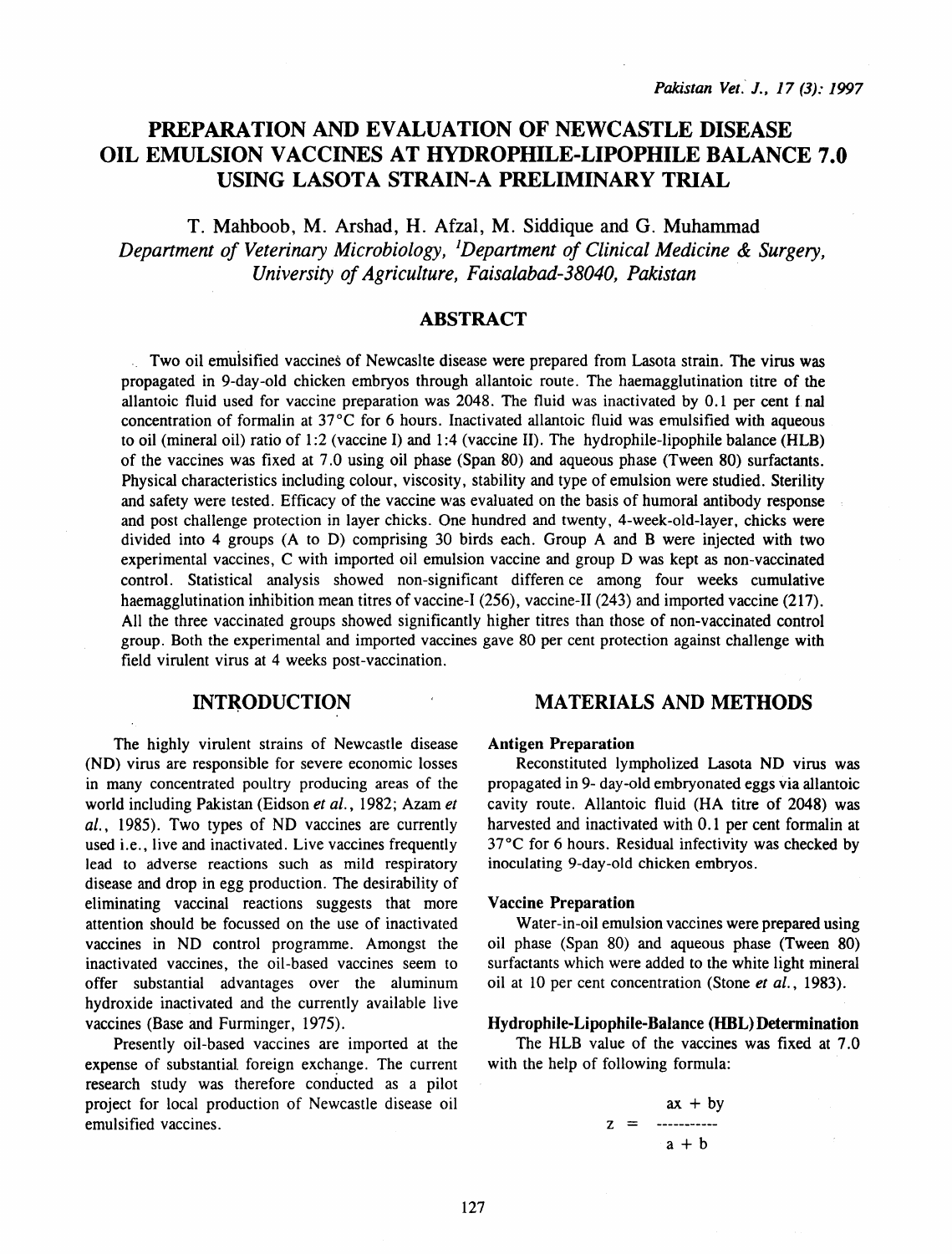#### where,

- $z =$  Required HLB of emulsion
- $a =$  amount of surfactant A (Span 80)
- $b =$  amount of surfactant B (Tween 80)
- $x = HLB$  value of surfactant A
- $y = HLB$  value of surfactant B

Two experimental vaccines were prepared namely vaccine I with  $1:2$  and vaccine II with  $1:4$  aqueous to oil ratio.

### Physical properties

Physical properties of the vaccines including appearance, viscosity, type of emulsion and stability were recorded. Viscosity was measured as the time required in seconds for 0.4 ml volume to drop from '0' mark of one mL glass pipette. Type of emulsion was confirmed by putting two drops of vaccine on glass slide then mixing each drop separately with mineral oil and distilled water. A water in oil emulsion readily mixed with oil. For stability testing emulsion was divided into three aliquotes. One was kept at 37°C, 2nd at  $4^{\circ}$ C in refrigerator and 3rd at 25-30 $^{\circ}$ C room temperature. Stability was noted as the time until the aqueous phase and oil phase started to separate (Stone *et* al., 1978; Griffin, 1979).

#### Sterility and Safety Tests

Sterility of each vaccine was tested on blood agar and thioglycollate broth while safety test was performed on adult layers.

#### Experimental model

One hundred and twenty, 4-weeks-old, layer chickens (previously immunized with live LaSota vaccine at 12th day of age) were divided into four groups (A to D) of 30 birds each. Group A was injected with vaccine-1, B with vaccine-II, C with commercial oil emulsion ND vaccine and group D was kept as non-vaccinated control. Vaccines were applied S/C at the dose rate of 0.5 ml per bird. Serum samples were collected before vaccination and at weekly intervals up to four weeks post-vaccination. Serum samples were assayed for antibodies against ND using haemagglutination inhibition (HI) test (Allan *et* al., 1978).

At fourth week post-vaccination, 10 birds of each group were exposed to challenge virus, by injecting (1/M) 0.1 ml of virulent field NO virus (HA titre, 512).

#### Statistical Analysis

Duncan's New Multiple Range test was applied and significant range of HI log mean titres was calculated among four groups using Mstat-C Computer package.

## RESULTS

### Physical Properties

Colour: Both the experimental vaccines had milky white appearance. Imported vaccine had also milky white appearance.

Viscosity: Vaccine-I had highest viscosity value (25 seconds) followed by vaccine- II (6 seconds). Viscosity of commercial vaccine was 2 seconds.

Type of emulsion: Type of emulsion of both the experimental vaccines and imported one was water in oil.

Stability: Both the experimental vaccines and imported vaccine were stable for more than 6 months at 37°C and room temperature. None of the vaccines was stable at  $4^{\circ}$ C for more than five days.

Table 1: Weekly HI Geomean titres against NO

| Weeks |     |     |     |    |
|-------|-----|-----|-----|----|
|       | A   | B   | C   | D  |
| 0     | 92  | 139 | 70  | 61 |
|       | 121 | 106 | 184 | 53 |
| 2     | 242 | 211 | 279 | 26 |
| 3     | 640 | 485 | 367 | 17 |
| 4     | 640 | 557 | 368 | 23 |

### **Efficacy**

### 1. Post-vaccinal HI Titres

At first and 2nd week post-vaccination, commercial vaccine had the highest GMT, followed by vaccine-I, vaccine-11 and control group. At 3rd and 4th week postvaccination, vaccine-1 showed the highest GMT followed by vaccine-11 and commercial vaccine. The lowest titres were given by control group (Table 1). Four weeks cummulative mean titres of groups A. B, C and D were 256,243,217 and 40 respectively.

#### 2. Protection Against Challenge

Both the experimental vaccines and imported vaccine revealed 80 per cent protection against challenge exposure at 4th week post vaccination (Table 2).

### DISCUSSION

Newcaslte disease and other water-in-oil emulsion vaccines consist of an aqueous phase suspended as droplets in mineral oil. The vaccinal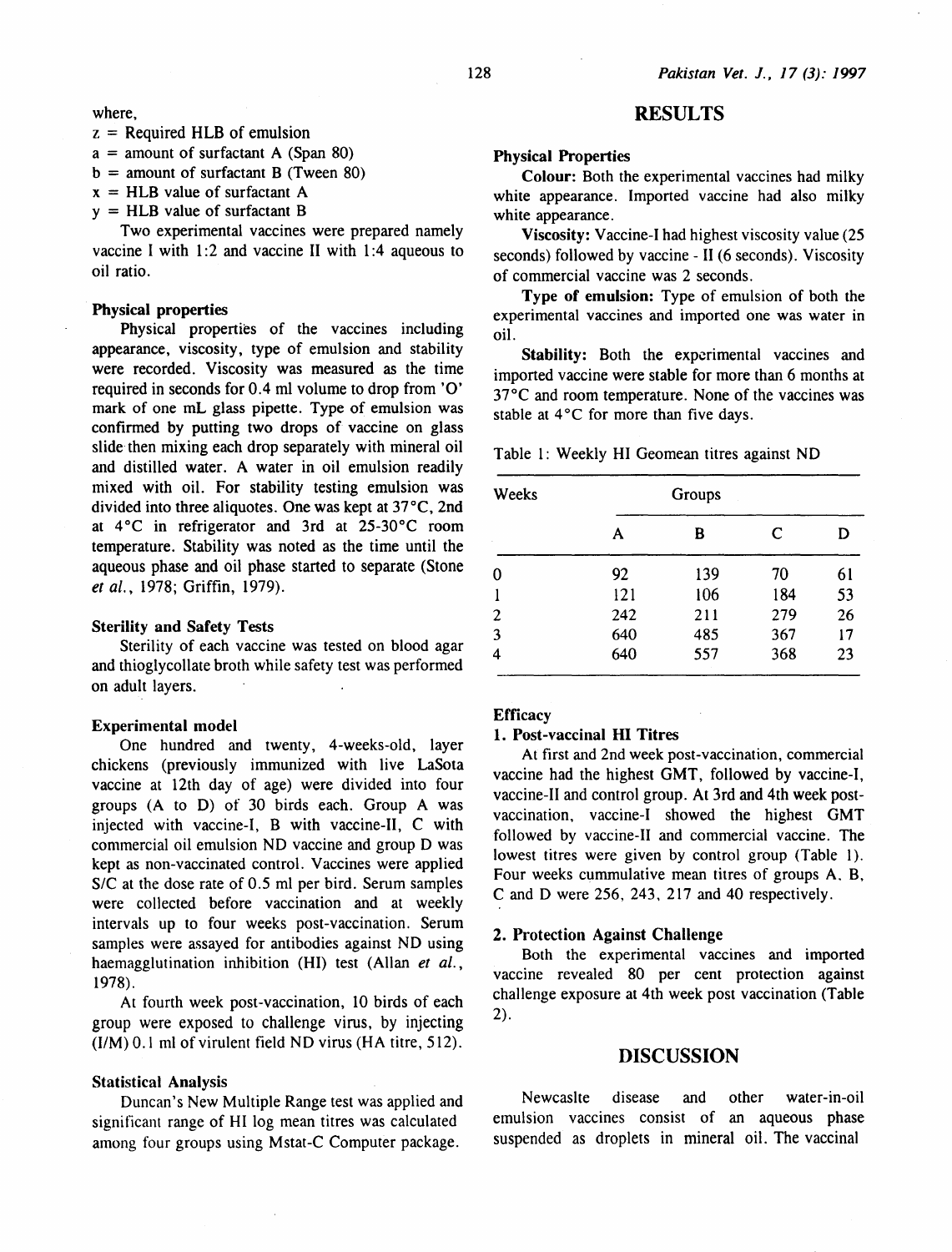|        | No. of dead birds (Days post-challange) |                          |   |                          |                          |            |                   |
|--------|-----------------------------------------|--------------------------|---|--------------------------|--------------------------|------------|-------------------|
| Groups |                                         | 4                        |   | 6                        |                          | Total Dead | Protection $(\%)$ |
|        |                                         | The Corporation          |   |                          |                          |            |                   |
| A      |                                         | $\overline{\phantom{a}}$ |   | $\overline{\phantom{0}}$ | $\overline{\phantom{a}}$ | 2/10       | 80                |
| B      |                                         | $\overline{\phantom{0}}$ |   |                          | $\blacksquare$           | 2/10       | 80                |
| C      |                                         | -                        | 2 | $\overline{\phantom{0}}$ | ۰                        | 2/10       | 80                |
| D      |                                         | ۰                        |   | 3                        | $\overline{\phantom{a}}$ | 8/10       | 20                |

Table 2: Protection against challenge with virulent field strain of ND virus

antigen is contained in the aqueous phase and remains dispersed in the oil or suspending phase through the action of emulsifier. Physical characteristics of the emulsion are affected by factors such as type of emulsifier added, the intrinsic emulsifier activity, the relative volume of the aqueous and oil phases and the emulsification procedures (Herbert, 1978; Rosen, 1978; Stone *et al.,* 1983).

Both the experimental vaccines were sterile and safe. Experimental vaccines prepared in the current studies had suitable viscosity and stability and type of emulsion was water-in-oil. Addition of the hydrophilic emulsifier (Tween 80) and lipophilic emulsifier (Span 80) has been reported to increase emulsion stability, decrease viscosity and increase serological response (Thompson and Batty, 1967; Stone *et al.,* 1981).

Statistical analysis showed that the different aqueous to oil rations  $(1:2 \text{ and } 1:4)$  had non-significant effect on humoral antibody response and challenge protection. Both the experimental and imported vaccine showed significantly higher geomean titres when compared with control group. However, vaccine with 1:4 aqueous to oil ratio is recommended being less viscous as well as more economical.

The continuous threar of velogenic ND calls for the production of improved ND vaccines. The results of the present and other studies (Cessi and Nardelli 1974; Quaglio *et al.,* 1977; Stone *et al.,* 1980; Robertson, 1981) suggest that oil emulsitied vaccines can play a valuable role in minimizing losses resulting from the disease.

Both the trial vaccines proved safe and effective for the control of prevalent Newcastle disease under experimental conditions. However, field trials of these vaccines would be arranged before these can be recommended on mass scale. It is anticipated that this effort would prove as a pilot project for the in-land preparation of not only ND bur also other inacrivated vaccines and thus saving of substantial foreign exchange.

## **REFERENCES**

- Allan. W.H., J.F. Lancaster and B. Toth, 1978. A report on the production and use of ND vaccines. Food and Agri. Organization of U.N. Rome. PP.57-62.
- Azam, M., M. Ashfaque, M. lrfan and M.D. Ahmad, 1985. Isolation and typing of ND virus in and around Faisalabad. Proceedings Inst Vet. Sci. Conf. Pak. Vet. Med. Assoc. Karachi, PP.36-37.
- Base, P.G. and I.G.S. Furminger, 1975. ND antibody lelvels in chickens after vaccination with oil emulsion adjuvant killed vaccine. Vet. Rec. 96 : 108-lll.
- Cessi, D. and L. Nardelli, 1974. Vaccination against ND efficacy of oil emulsion vaccine. Avian Path., 3(4): 247-253.
- Eidson, C.S., S.G. Thayer, P. Villages and S.H. Kleven, 1982. Vaccination of broiler chicks from breeder flocks immunized with a live or inactivated oil emulsion ND vaccine. Poult. Sci., 61(8): 1621- 1629.
- Griffin, W.C., 1979. Emulsions; Encyclopedia of chemical technology. 3rd ed. Vol. 8, Wiley Inter. Science Pub. New York, 900-929.
- Herbert, W.C., 1978. Mineral oil adjuvants and the immunization of lab. animals. In Handbook of experimental immunology, 3rd ed. D.M. weir ed. Block Well Sci. Pub. Oxford PP. $A_{3,1}$ ,  $A_{3,15}$ .
- Quaglio, G., D. Lombardi and A. Franchini, 1977. Immune response of chickens to vaccination against ND with live virus and killed emulsified virus in relation to the length of time between two vacciantion. Folia Veterinaria Latina, 7(2): 158- 164. [Vet. Bull. 2956, 1978].
- Robertson, W.M., 1981. The use of live and oil emulsion NO vaccines on day old broiler. Report of two trials. Vet. Record, 109(9): 422-424.